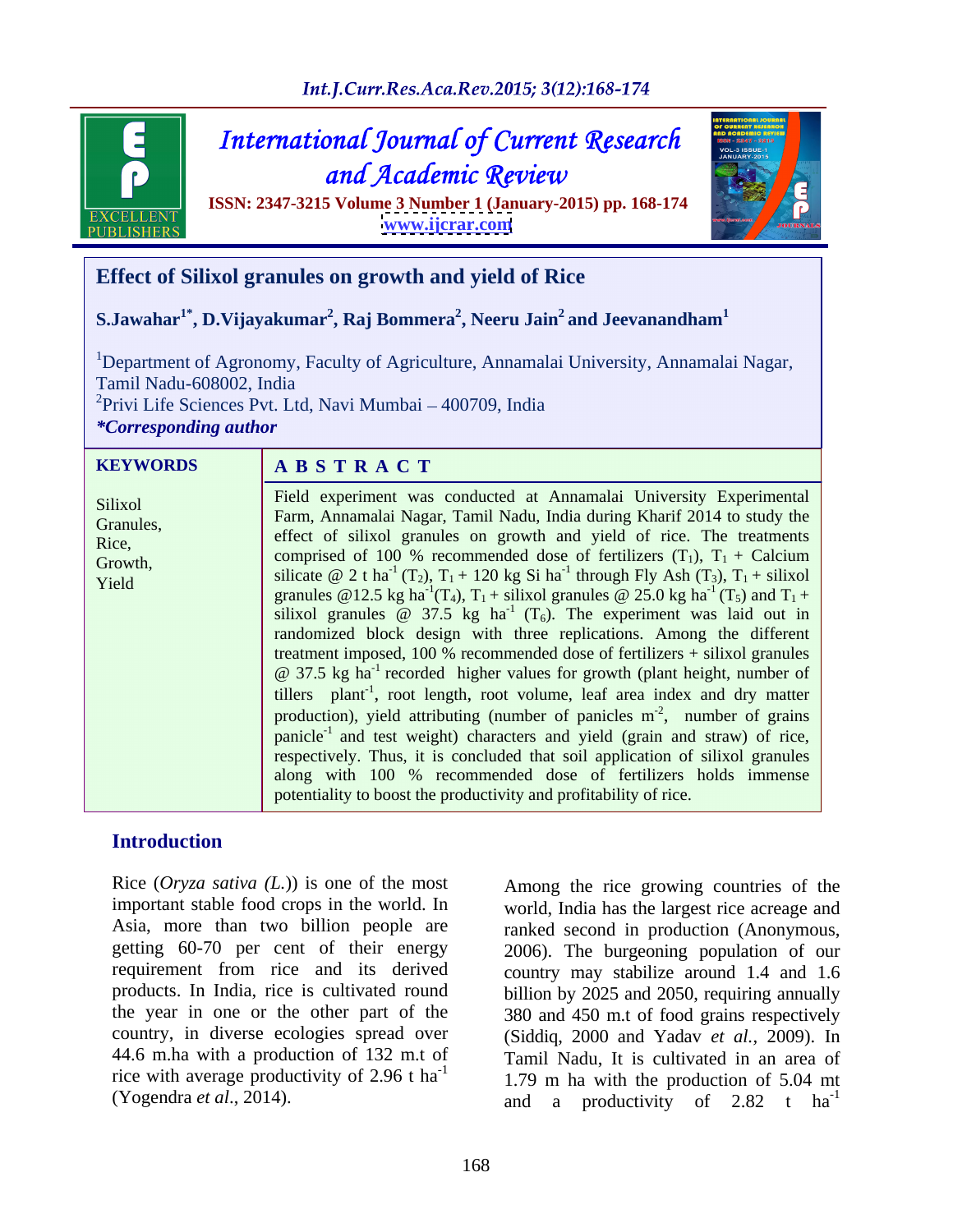(Anonymous, 2010). Rice yields are either Silicon is the only element known that does decelerating/stagnating/declining in post not damage plants with excess type of cropping system practiced, lack of

element of the earth's surface and plays a preventing or minimizing lodging in cereal from the soil solution in the form of crops, a matter of great importance in agricultural productivity. Silicon addition it strengthens the air canal, leading to more becomes into non available form i.e. grasses, which also occurs in vegetative resistance and photosynthetic efficiency

combination with Si increased the total on growth, yield attributes and yield of rice. number of tillers in rice. Application of silicon at  $120 \text{ kg}$  ha<sup>-1</sup> through flyash along **Materials and Methods** with S at 45 kg /ha significantly increased the plant height, leaf number, leaf area index, dry matter production, panicles m<sup>-2</sup>, filled grains panicle<sup>-1</sup>, test weight, grain, straw yield and benefit cost ratio of rice field of Annamalai University Experimental(Jawahar and Vaiyapuri, 2010 and 2013).

green revolution era mainly due to accumulation. It has been has been imbalance in fertilizer use, soil degradation, demonstrated to be necessary for healthy suitable rice genotypes for low moisture Si accumulator plant and absorbs high adaptability and disease resistance (Prakash, amount of silicon, an average of 150-300 Kg 2010). of Si per hectare (Yoshida, 1975). For this Silicon (Si) is the second most abundant "agronomically essential element" in Japan significant role in imparting biotic, abiotic applied to paddy soils (Ma *et al.,* 2001). stress resistance and enhancing crop Although silicon is the second largest productivity (Savant *et al.*, 1997, Korndorfer element present in the soil but due to its and Lepsch, 2001 and Jawahar and presence in the amorphous form, it is not Vaiyapuri, 2010,). It is also crucial in available for plants. Plants absorb silicon increased the erectness of the leaves of rice; molecule is highly unstable and readily efficient oxygen supply to roots and to the polymeric silicic acid or forms complex with limited loss of water by evapotranspiration. other compounds to form metasilicates. Silica is a structural element in diatoms and Upper 20 cm of soil contains an average of a cell wall component in rice and other  $0.1$  to 1.6 kg Si ha<sup>-1</sup> as monomeric silicic tissues in lesser amounts, silica in plants in many products which are available in contributes to the compression resistance market. Generally, the silicon is supplied as and rigidity of cell walls, which in turn calcium or potassium silicates as fertilizers. improve light interception and drought However, their formulation contains the (Epstein, 1999). absorbed by plants. Privi Life Sciences, It plays an important role in root formation, (OSA) through a patented technology. Now the secondary and tertiary root formation is they are commercializing the formulation controlled by monosilicic acid in the soil with a brand name "Silixol". Present study solution. Chanchareonsook *et al*. (2002) has been carried out to study the efficacy of reported that application of NPK fertilizer in Silixol Granules, based on same technology not damage plants with excess growth and stable production.. Rice is a high reason, Si has been recognized as an and silicate fertilizers have since then been from the soil solution in the form of monosilicic acid, also called orthosilicic acid [H<sub>4</sub>SiO<sub>4</sub>] (Lewin and Reimann, 1969). This becomes into non available form i.e. as monomeric silicic acid. Unstable nature of this molecule is not silicon in the form, which is not readily India has stabilized the Ortho Silicic Acid

### through flyash along **Materials and Methods Materials and Methods**

### -2 and  $\overline{a}$  and  $\overline{a}$  and  $\overline{a}$  and  $\overline{a}$  and  $\overline{a}$  and  $\overline{a}$  and  $\overline{a}$  and  $\overline{a}$  and  $\overline{a}$  and  $\overline{a}$  and  $\overline{a}$  and  $\overline{a}$  and  $\overline{a}$  and  $\overline{a}$  and  $\overline{a}$  and  $\overline{a}$  and  $\overline{a}$ **Experimental Site and Soil**

<sup>-1</sup>, test weight, grain, The experiment was performed on a wetland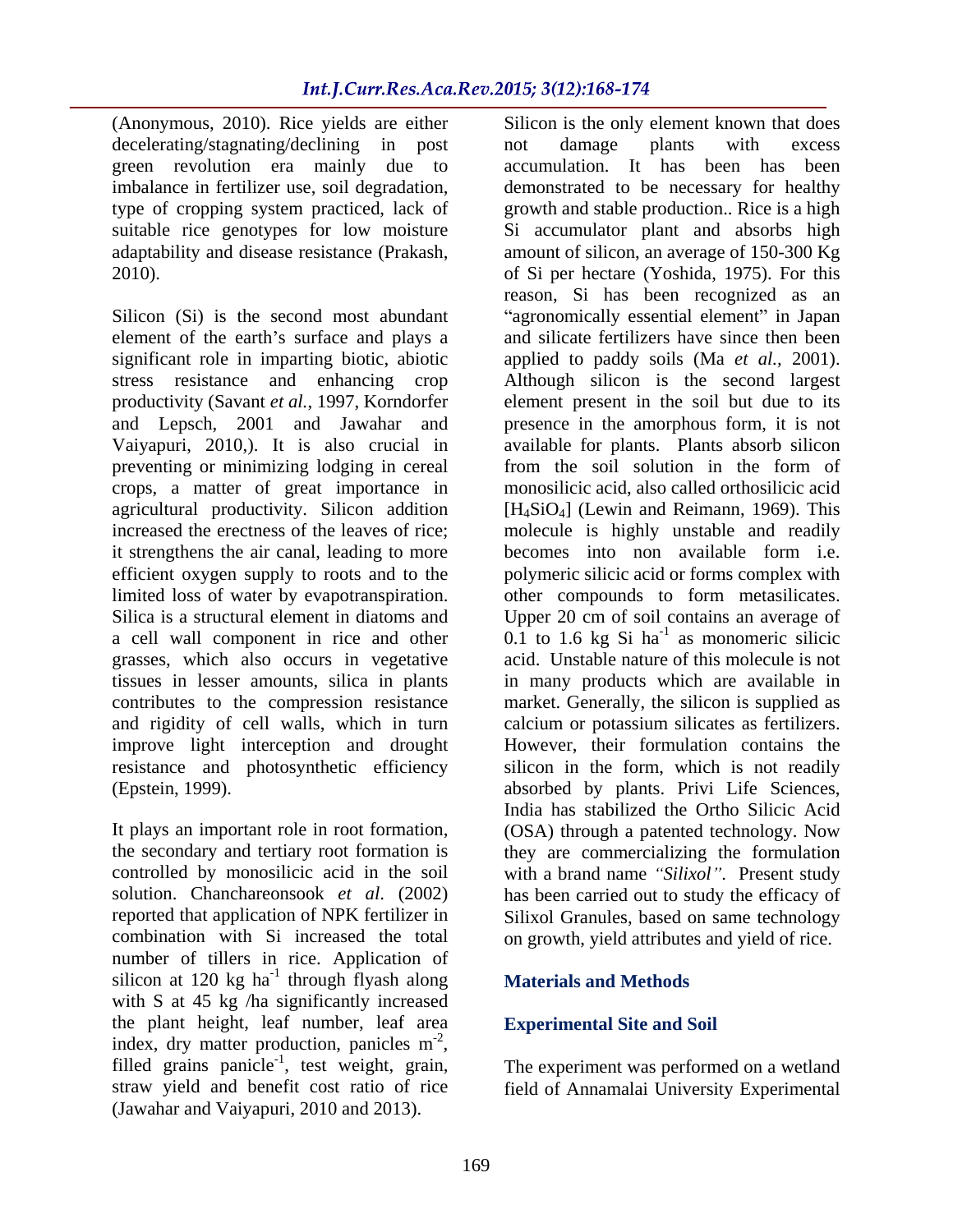Farm,  $(11^{\circ} 24' N$  and  $79^{\circ} 44' E$  with an **Root length**  $24'$  N and  $79^{\circ}$  44' E with an **Root length**  $\alpha$   $\Delta A^{\dagger}$  E with an **D** cost length 44' E with an **Root length** altitude of + 5.7 m. m.s.l.), Annamalai Nagar, Tamil Nadu, India during Kharif The entire rice plant was uprooted at 2014.The soil of the experimental field is flowering stage and roots were washed. The low in available N, medium in available P, root length was measured from the base of high in available K and medium in available the plant to the root tip individually and Si and the soil is clay loam in texture with the pH of 7.6.

### **Season, Crop and Variety**

| <b>Season</b>   | Crop | <b>Variety</b> | Pot size<br>(m x m) |
|-----------------|------|----------------|---------------------|
| Kharif,<br>2014 | Rice | ADT - 43       | 5 x 4               |

## **Treatment Details**

The treatments comprised of 100 %<br>Recommended dose of fertilizers (RDF) Recommended dose of fertilizers (RDF) Leaf area index (LAI) of rice at flowering  $(T_1)$ ,  $T_1$  + Calcium silicate @ 2 t ha<sup>-1</sup> (T2), was worked out without removing the leaves  $T_1$  + 120 kg Si ha<sup>-1</sup> through Fly Ash (T<sub>3</sub>), T<sub>1</sub> + Silixol Granules @12.5 kg ha<sup>-1</sup>(T<sub>4</sub>), T<sub>1</sub> + Silixol Granules  $\omega$  25.0 kg ha<sup>-1</sup> (T<sub>5</sub>) and T<sub>1</sub>  $^{-1}$  (T<sub>5</sub>) and T<sub>1</sub>  $+$  Silixol Granules @ 37.5 kg ha<sup>-1</sup> (T<sub>6</sub>). The  $\qquad \qquad$  L x W x K x Number of leaves hill<sup>-1</sup> experiment was laid out in randomized block design with three replications. The Silixol Granules were obtained from *Privi Life Sciences Pvt. Ltd., India*.

### **Plant height**

Plant height was measured from ground level to the tip of the top most leaf at harvesting stages from ten randomly selected plants and the average was worked out and expressed in cm.<br> **Dry Matter Production** 

### **Number of tillers hill-1**

The number of tillers hill<sup>-1</sup> was recorded at active tillering stage and expressed as active tillering stage and expressed as experiments. These samples were first airnumber of tillers hill<sup>-1</sup>.

expressed in cm.

### **Root volume**

**Season Crop Variety Pot size** roots into a measuring cylinder containing a (m x m) known volume of water. By measuring the Kharif, Rice  $\vert$  ADT - 43  $\vert$  5 x 4  $\vert$  increase in the water column, root volume 2014 was assessed at flowering stage of the crop If  $2\%$  It is via an Rootlength<br>
In 2014 and Rootlength<br>
In this distanting Charin' The entire rice plant was uprooted at<br>
India distanting Charin' The entire rice plant to the root up individually and<br>
experimental fiel Root volume was found out by placing the and expressed in  $cm<sup>3</sup>$  (cubic centimeter).

### **Leaf area index**

 $^{1}$  (T2), was worked out without removing the leaves <sup>-1</sup> through Fly Ash  $(T_3)$ ,  $T_1$  by using the following formula as proposed  $T^1(T_4)$ ,  $T_1$  + by Palaniswamy and Gomez (1974)

 $L \times W \times K \times N$  umber of leaves hill<sup>-1</sup> LAI = --------------------------------------------- Spacing  $(cm<sup>2</sup>)$ ) and the contract of  $\mathcal{L}$ 

**Measurements** blade from the top (cm)  $L =$  Maximum length of 3<sup>rd</sup> leaf  $L =$  Maximum length of  $3<sup>rd</sup>$  leaf <sup>rd</sup> leaf

**Growth Attributes** leaf (cm)  $W =$  maximum width of the same leaf (cm)

 $K =$  Adjustment factor (0.75)

## **Chlorophyll content**

The total chlorophyll content of leaves was determined by using 80% acetone extraction suggested by Arnon (1949).

# **Dry Matter Production**

was recorded at at harvest, were removed in all the Ten plants per plot from the destructive row,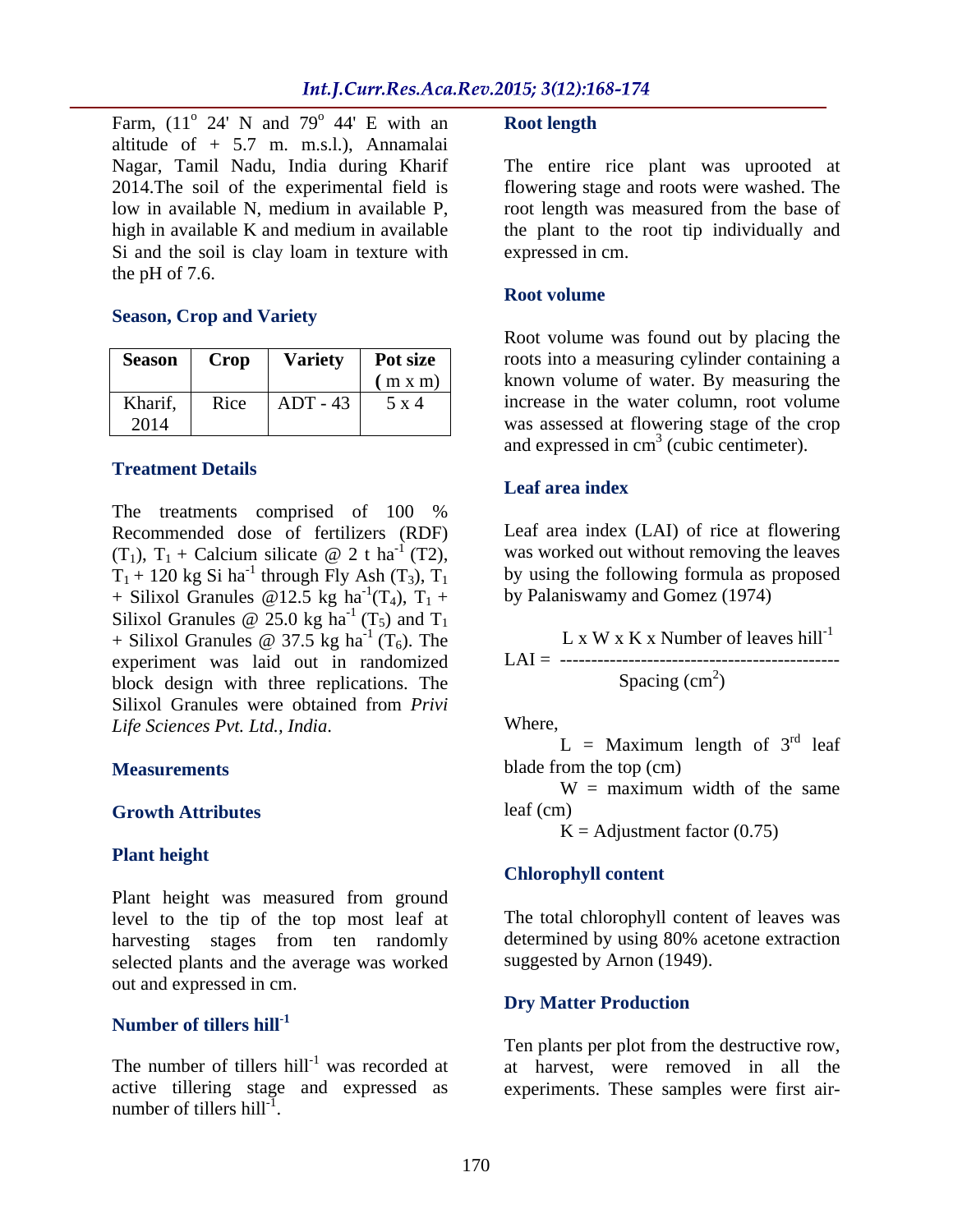dried and then oven dried at 70°C till a Gomez (1994). The critical difference was constant weight obtained and the weight was worked out as five percent probability level recorded. The mean dry weight was  $\epsilon$  expressed in kg ha<sup>-1</sup>. . A construction of the construction of the construction of the construction of the construction of the constr<br>The construction of the construction of the construction of the construction of the construction of the constr

## **Yield attributes and Yield**

A quadrat of  $0.25$  m<sup>2</sup> size was placed at four

Grains drawn from the panicles of the on par with Silixol Granules  $\omega$  12.5 kg ha<sup>-1</sup> were differentiated in to filled grains and chaffy. The mean value for the number of grains panicles<sup>-1</sup> was recorded.

level and expressed in gram (Yoshida *et al.,* 1976).

The grain yield was recorded from the net agreement with the findings of plot area and expressed in  $kg$  ha<sup>-1</sup> at 14 per

The straw yield of rice was recorded from the net plot area after enough sun drying and

for significant results.

### **Results and Discussion**

**Number of panicles m<sup>-2</sup>** growth and yield of rice. Application of <sup>2</sup> size was placed at four 100 % recommended dose of fertilizers places in each net plot and the total number of recorded higher values for plant height, panicles were counted and expressed as mumber of tillers hill<sup>-1</sup>, root length, root number of panicles m<sup>-2</sup> volume, LAI, chlorophyll content and DMP Number of filled grains panicle<sup>-1</sup> Granules @ 25.0 kg ha<sup>-1</sup> along with 100 % labeled sample plants in each net plot area along with 100 % recommended dose of grains panicles<sup>-1</sup> was recorded. the results of low initial status of silicon in **Thousand grain weight along** with 100 % recommended dose of Thousand filled grains were counted from advantageous for profuse root and shoot the bulk of grains drawn at random in each growth which enhanced the absorption of plot and weighed at 14 per cent moisture NPK and Si from the soil and may improved Silixol Granules significantly influenced the Silixol Granules  $\omega$  37.5 kg ha<sup>-1</sup> along with Silixol Granules @ 37.5 kg ha<sup>-1</sup> along with along with of rice. This was followed by Silixol Granules  $\omega$  25.0 kg ha<sup>-1</sup> along with 100 % along with 100 % recommended dose of fertilizers which was on par with Silixol Granules  $\omega$  12.5 kg ha<sup>-1</sup> -1 fertilizers (Table 1). The beneficial effect of Silixol Granules in all cases seemed to be soil and silixol granules  $\omega$  37.5 kg ha<sup>-1</sup> -1 along with 100 % recommended dose of fertilizers to rice crop could be more metabolic activity in the plant system.

**Grain yield** to increased cell division, elongation and -1 at 14 per Yavarzadeh*.et al.* (2008) who reported that cent moisture level. increase in plant height could be due to **Straw yield causing erectness of leaves and stem.** expressed in kg ha<sup>-1</sup>. Clump because tillers receive carbohydrate **Statistical analysis** early growth period and this was improved The experimental data were analyzed as per The highest LAI and chlorophyll content of the procedure outlined by Gomez and rice at flowering stage was due to erectnessFurther, increase in plant height might owe expansion caused by silicon. This was in agreement with the findings of deposition of silica on the plant tissues Tillering is the production of expanding auxiliary bud which is clearly associated with nutritional condition of the mother and nutrients from the mother clump during by silicon application (Liang *et al.,* 1994).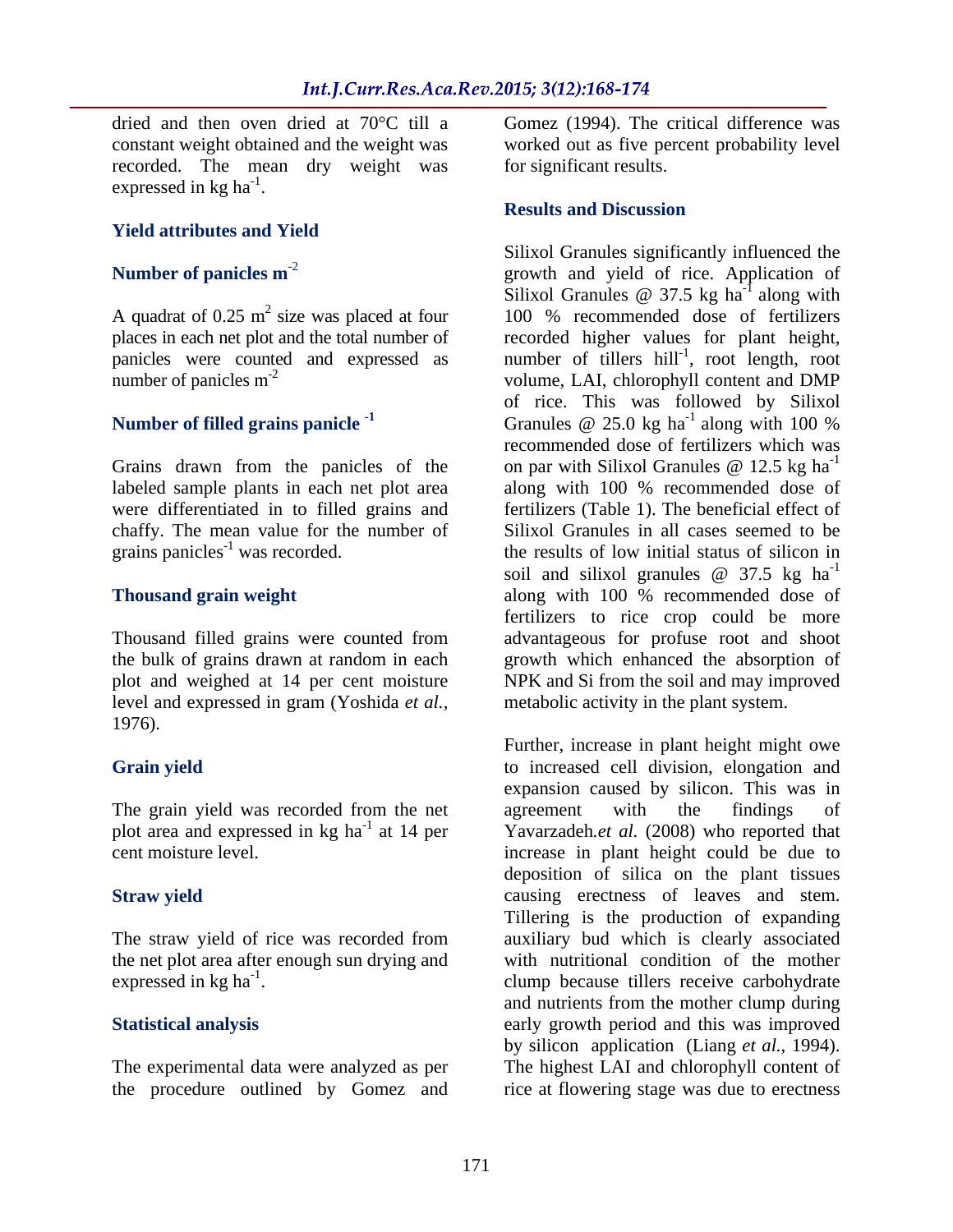of leaves and synthesis of chloroplast nutrients which ultimately lead to better resulted in higher concentration of photosynthetic activity by the crop and chlorophyll per unit area of leaf tissue. This resulted in higher yield attributes and yield. was in agreement with the findings of In addition, panicle formation is directly Adatia and Besford (1986). The maximum related with the number of productive tillers, DMP under Silixol Granules  $\omega$  37.5 kg ha<sup>-1</sup> which resulted in higher number of panicles along with 100 % recommended dose of fertilizers could be due to the maintenance of high photosynthetic activity and efficient carbohydrate in panicles. Higher test weight utilization of light and translocation of assimilated products to sink (Rani *et al.,* 1997). Larger leaf area and high chlorophyll content might have accumulated more adequate silicon supply might have photosynthates and produce higher biological yield (DMP). This is in enabled the rice plant to accumulate conformity with the reports of Jawahar and Vaiyapuri (2010). In addition, Si improves increased dry matter production. These high interception of light by keeping leaves factors coupled with efficient translocation erect there by stimulating canopy of photosynthates resulted in more number photosynthesis in rice. Similar reports were of filled grains and increased test weight earlier outlined by Singh *et al*., (2005). which ultimately led to higher grain and

kg ha $^{-1}$  along with 100 % recommended dose others and recorded higher number of panicles  $m<sup>-2</sup>$ , no. of filled grains panicle<sup>-1</sup>, available form and sustained supply of silicon in the form of ortho silicic acid to the crop and its synergistic effect with other

-1 which resulted in higher number of panicles The same treatment Silixol Granules @ 37.5 findings of Rani and Narayanan (1994) and of fertilizers) registered its superiority over 2013). In the light of above said facts, it can <sup>-2</sup>, no. of filled grains panicle<sup>-1</sup>, of Silixol Granules @ 37.5 kg ha<sup>-1</sup> along panicles m<sup>-2</sup>, no. of filled grains panicle<sup>-1</sup>, of Silixol Granules @ 37.5 kg ha<sup>-1</sup> along<br>test weight and grain and straw yield of rice with 100 % recommended dose of fertilizers (Table 2). It might be due to readily holds immense potentiality to boost the per unit area. Increased filled grain number was due to better assimilation of was attributed to better availability and translocation of nutrients as well as photosynthates from source to sink. The adequate silicon supply might have improved the photosynthetic activity sufficient photosynthates, which resulted in straw yield. This is in agreement with the findings of Rani and Narayanan (1994) and Jawahar and Vaiyapuri (2010, 2011 and be concluded that the conjoint application of Silixol Granules  $\omega$  37.5 kg ha<sup>-1</sup> along  $^{-1}$  along with 100 % recommended dose of fertilizers productivity and profitability of rice.

| <b>Treatments</b> | <b>Plant height</b> | No. of               | <b>Root</b> | Root           | LAI  | Chlorophyll | DMP at         |
|-------------------|---------------------|----------------------|-------------|----------------|------|-------------|----------------|
|                   | at harvest          | tillers              | length      | volume         |      | content     | harvest        |
|                   | (cm)                | $\mathbf{hill}^{-1}$ | $(cm)$      | (cc)           |      | (mg/g)      | $(Kg ha^{-1})$ |
|                   | 47.85               | 6.29                 | 16.65       | 17.02          | 5.19 | 3.13        | 9930           |
|                   | 50.8                | 7.74                 | 19.02       | 19.95          | 5.47 | 3.75        | 10790          |
| $\sim$            | 52.04               | 8.09                 | 19.43       | 20.78<br>20.70 | 5.58 | 3.91        | 11130          |
| TTA               | 54.55               | 9.36                 | 20.92       | 22.93          | 5.95 | 4.22        | 11580          |
| $\mathbf{m}$      | 55.95               | 9.95                 | 21.86       | 23.84          | 6.09 | 4.39        | 11970          |
| T <sub>6</sub>    | 58.03               | 11.38                | 23.57       | 25.12          | 6.3  | 4.68        | 12530          |
| $CD(P=0.05)$      | 1.89                | . <i>. .</i> .       | 0.98        | l.16           | 0.18 | 0.25        | 410            |

**Table.1** Effect of Silixol Granules on growth attributes of rice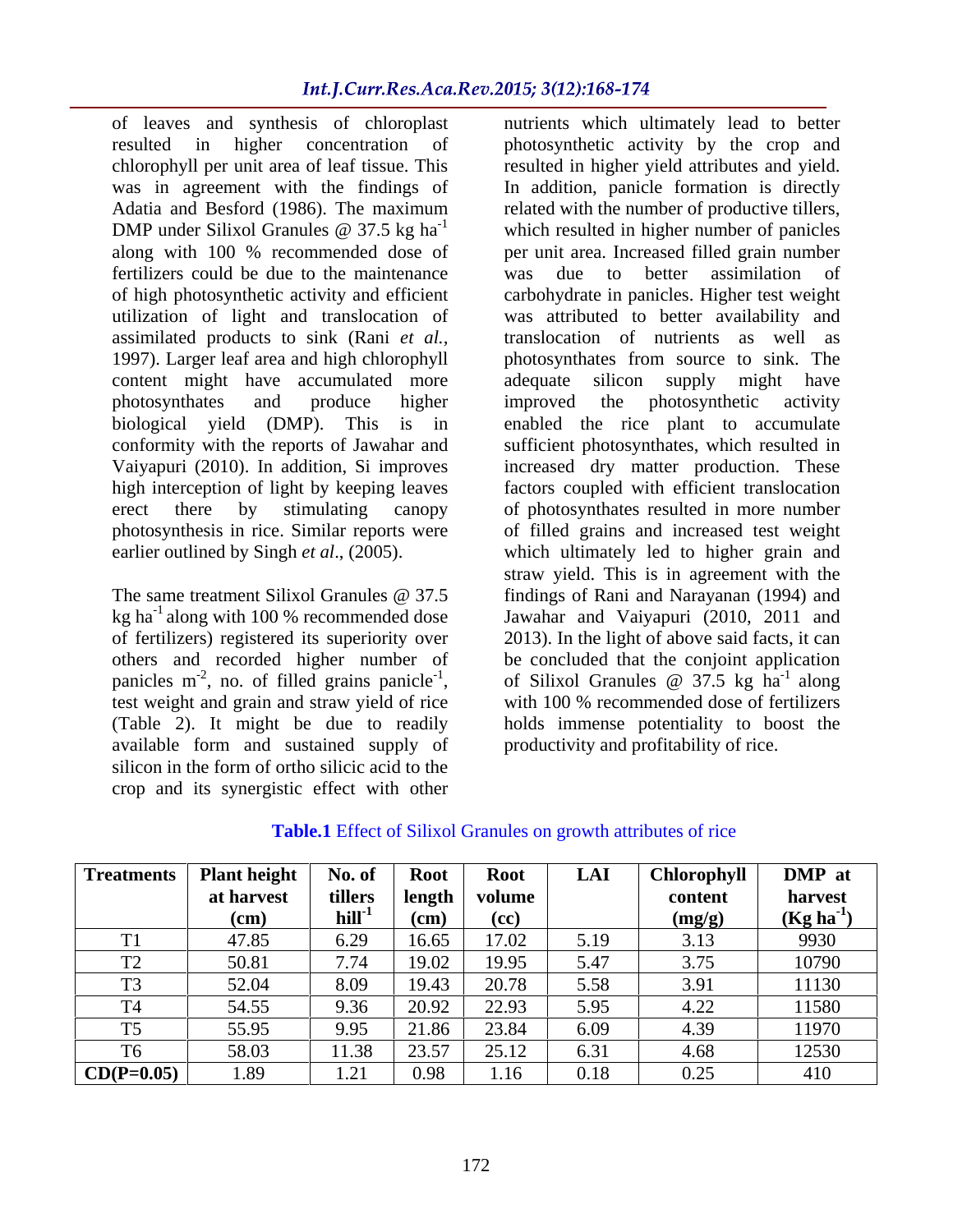Int.J.Curr.Res.Aca.Rev.2015; 3(12):168-174

| Treatments   | No. of panicles | No. of filled              | 1000 grain |       | Yield (Kg ha |              |
|--------------|-----------------|----------------------------|------------|-------|--------------|--------------|
|              | (per sq m)      | grains/panicle   weight(g) |            | Grain | % increase   | <b>Straw</b> |
|              |                 |                            |            |       | over RDF     |              |
|              | 455.08          | 68.67                      | 15.45      | 4290  |              | 6820         |
| $\mathbf{m}$ | 489.15          | 71.53                      | 15.48      | 4865  | 13.40        | 7680         |
| $\mathbf{m}$ | 497.03          | 72.05                      | 15.49      | 4995  | 16.43        | 7845         |
| $\mathbf{m}$ | 546.40          | 73.88                      | 1551       | 5375  | 25.29        | 8350         |
| $\mathbf{L}$ | 554.66          | 75.05                      | 15.52      | 5470  | 27.51        | 8480         |
| T6           | 580.02          | 76.68                      | 15.60      | 5690  | 32.63        | 8785         |
| $CD(P=0.05)$ | 18.72           | 1.55                       | <b>NS</b>  | 159   |              | 284          |

**Table.2** Effect of Silixol Granules on yield attributes and yields of rice

- Adatia M.H. and R.T. Besford.1986. The effects of silicon on cucumber plants grown in recirculating nutrient solution.
- Anonymous, 2006, Hand book of 38.2010. Agriculture. ICAR, Publication, New
- Anonymous. 2010. Tamil Nadu at a Glance. Economics and Statistics, Tamilnadu,
- Arnon, D.I.1949. Copper enzyme in isolated sulphur and silicon fertilization in rice<br>chloroplast.polyphenol oxidase in *Beta* pulse cropping system in Cauvery chloroplast,polyphenol oxidase in *Beta vulgaris.* Plant physiol., 24:1-15.
- C.J. Lewin, B.E. Reimann.1969. Silicon and
- Chanchareonsook, J., C. Suwannnarat, S. Thongpae, S. Chanchareonsook and P.Thinyai. 2002. Effects of application of chemical fertilizer in combination uptake of rice in an acid sulfate soil.  $\mu$  plant growth<br>Paper presented in symposium on  $17<sup>th</sup>$  20:289–304. Paper presented in symposium on  $17^{th}$  20:289–304.<br>WCSS, 14-21<sup>st</sup> August 2002, Thailand. Liang, Y.C., T.S.Ma, F.S.Li
- Epstein, E. 1999. Silicon. Annu. Rev. Plant Physiol. Plant Mol. Biol. 50: 641-664.
- Gomez, K.A. and A.A. Gomez. 1994. Statistical procedure for agricultural

**References**  II edn. John Wiley and Sons, New York, p. 680.

- Ann. Bot., 58: 343-351. *Journal of Current Research.*9 (1): 36- Jawahar. S and V. Vaiyapuri. 2010.Effect of sulphur and silicon fertilization on growth and yield of rice. *International*  38. 2010.
- Delhi. sulphur and silicon fertilization on Statistical Hand Book, Dept. rice. *International Research Journal of* Jawahar.S and V.Vaiyapuri, 2013.Effect of yield, nutrient uptake and economics of *Chemistry (IRJC).* 1(1):34-43.
- Chennai, India. Jawahar.S.2011**.**Studies on the effect of sulphur and silicon fertilization in rice pulse cropping system in Cauvery delta zone.PhD.Thesis submitted to Annamalai University.
- plant growth. Annu. Rev. Plant Physiol. Korndorfer, G.H. and Lepsch.2001. Effect 20:289. of silicon on plant growth and crop yield. Silicon in Agriculture. Edited by Datonoff L, Korndorfer G, Synder G. New York: Elsevier Science, pp. 133- 147.
- with silicon on yield and nutrient Lewin.C.J., B.E. Reimann.1969. Silicon and th  $20.289 - 304$ plant growth. Annu. Rev. Plant Physiol. 20:289 304.
- WCSS, 14-21<sup>st</sup> August 2002, Thailand. Liang, Y.C., T.S.Ma, F.S.Li and Liang, Y.C., T.S.Ma, F.S.Li and Y.J.Feng.1994. Silicon availability and response of rice and wheat to silicon in calcareous soils. Soil Sci.and Plant Analy.25(13&14):2285-97.
- research, Ma, J.F., Y.Miyake and E. Takahashi. 2001. Silicon as a beneficial element for crop